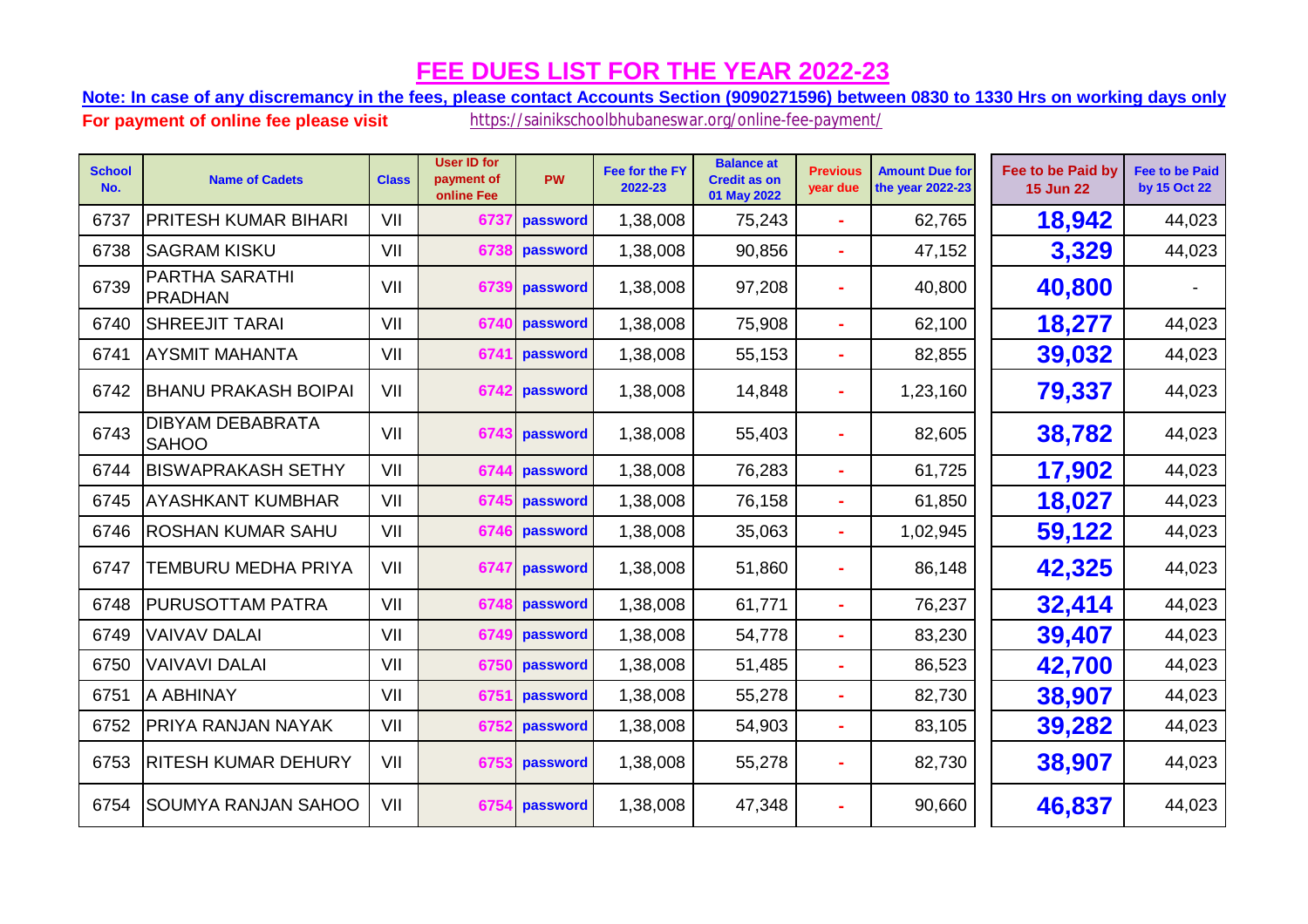**Note: In case of any discremancy in the fees, please contact Accounts Section (9090271596) between 0830 to 1330 Hrs on working days only.**

| <b>School</b><br>No. | <b>Name of Cadets</b>                     | <b>Class</b> | <b>User ID for</b><br>payment of<br>online Fee | <b>PW</b> | Fee for the FY<br>2022-23 | <b>Balance at</b><br><b>Credit as on</b><br>01 May 2022 | <b>Previous</b><br>year due | <b>Amount Due for</b><br>the year 2022-23 | Fee to be Paid by<br><b>15 Jun 22</b> | <b>Fee to be Paid</b><br>by 15 Oct 22 |
|----------------------|-------------------------------------------|--------------|------------------------------------------------|-----------|---------------------------|---------------------------------------------------------|-----------------------------|-------------------------------------------|---------------------------------------|---------------------------------------|
| 6755                 | <b>ARPIT ABHISHEK</b><br>PRADHAN          | VII          | 6755                                           | password  | 1,38,008                  | 74,868                                                  | ÷                           | 63,140                                    | 19,317                                | 44,023                                |
| 6756                 | <b>MANPREET LENKA</b>                     | VII          | 6756                                           | password  | 1,38,008                  | 47,348                                                  |                             | 90,660                                    | 46,837                                | 44,023                                |
| 6757                 | <b>MAHESWAR SAHOO</b>                     | VII          | 6757                                           | password  | 1,38,008                  | 97,083                                                  | ۰                           | 40,925                                    | 40,925                                |                                       |
| 6758                 | <b>HAREKRUSHNA BISWAL</b>                 | VII          | 6758                                           | password  | 1,38,008                  | 75,368                                                  | ۰                           | 62,640                                    | 18,817                                | 44,023                                |
| 6759                 | <b>SUBHAJIT SAHOO</b>                     | VII          | 6759                                           | password  | 1,38,008                  | 96,958                                                  | ۰                           | 41,050                                    | 41,050                                |                                       |
| 6760                 | <b>AYUSMAN SAMAL</b>                      | VII          | 6760                                           | password  | 1,38,008                  | 47,348                                                  |                             | 90,660                                    | 46,837                                | 44,023                                |
| 6761                 | OMM PRAKASH PRUSTY                        | VII          | 6761                                           | password  | 1,38,008                  | 76,055                                                  | ÷.                          | 61,953                                    | 18,130                                | 44,023                                |
| 6762                 | <b>ASHUTOSH NAYAK</b>                     | VII          | 6762                                           | password  | 1,38,008                  | 94,833                                                  |                             | 43,175                                    | 43,175                                |                                       |
| 6763                 | <b>MANISH KUMAR ROUL</b>                  | VII          | 6763                                           | password  | 1,38,008                  | 54,903                                                  |                             | 83,105                                    | 39,282                                | 44,023                                |
| 6764                 | <b>MAYURESH MAHALIK</b>                   | VII          | 6764                                           | password  | 1,38,008                  | 90,605                                                  |                             | 47,403                                    | 3,580                                 | 44,023                                |
| 6765                 | <b>DEBIPRASAD BEHERA</b>                  | VII          | 6765                                           | password  | 1,38,008                  | 14,848                                                  |                             | 1,23,160                                  | 79,337                                | 44,023                                |
| 6766                 | <b>SUBHRANSHU TRIPATHY</b>                | VII          | 6766                                           | password  | 1,38,008                  | 15,098                                                  | ۰                           | 1,22,910                                  | 79,087                                | 44,023                                |
| 6767                 | <b>AYUSH KUMAR MAHANTA</b>                | VII          | 6767                                           | password  | 1,38,008                  | 15,098                                                  |                             | 1,22,910                                  | 79,087                                | 44,023                                |
| 6768                 | <b>PARTHA SARATHI</b><br><b>PANIGRAHY</b> | VII          | 6768                                           | password  | 1,38,008                  | 54,903                                                  |                             | 83,105                                    | 39,282                                | 44,023                                |
| 6769                 | <b>BHABANI SHANKAR</b><br><b>MISHRA</b>   | VII          | 6769                                           | password  | 1,38,008                  | 94,708                                                  | ÷                           | 43,300                                    | 43,300                                |                                       |
| 6770                 | <b>AYUSH RAJ</b>                          | VII          | 6770                                           | password  | 1,38,008                  | 47,348                                                  |                             | 90,660                                    | 46,837                                | 44,023                                |
| 6771                 | <b>PIYUSH KUMAR</b>                       | VII          | 677                                            | password  | 1,38,008                  | 15,348                                                  |                             | 1,22,660                                  | 78,837                                | 44,023                                |
| 6772                 | <b>SACHIN KUMAR</b>                       | VII          | 677                                            | password  | 1,38,008                  | 15,348                                                  | ÷.                          | 1,22,660                                  | 78,837                                | 44,023                                |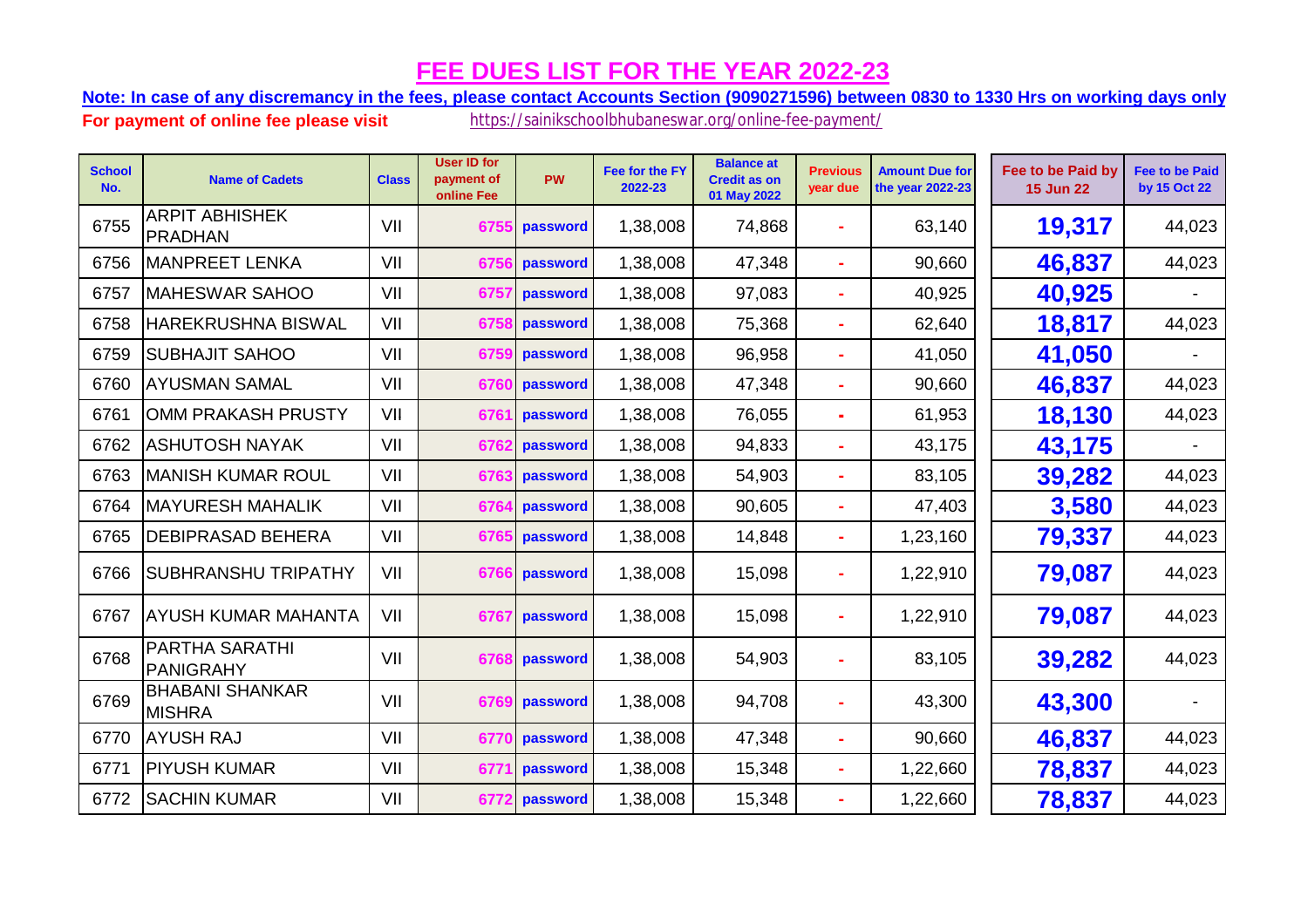**Note: In case of any discremancy in the fees, please contact Accounts Section (9090271596) between 0830 to 1330 Hrs on working days only.**

| <b>School</b><br>No. | <b>Name of Cadets</b>                  | <b>Class</b> | <b>User ID for</b><br>payment of<br>online Fee | <b>PW</b> | Fee for the FY<br>2022-23 | <b>Balance at</b><br><b>Credit as on</b><br>01 May 2022 | <b>Previous</b><br>year due | <b>Amount Due for</b><br>the year 2022-23 | Fee to be Paid by<br><b>15 Jun 22</b> | <b>Fee to be Paid</b><br>by 15 Oct 22 |
|----------------------|----------------------------------------|--------------|------------------------------------------------|-----------|---------------------------|---------------------------------------------------------|-----------------------------|-------------------------------------------|---------------------------------------|---------------------------------------|
| 6773                 | <b>ARJUN KUMAR GUPTA</b>               | VII          | 6773                                           | password  | 1,38,008                  | 15,098                                                  | $\sim$                      | 1,22,910                                  | 79,087                                | 44,023                                |
| 6774                 | <b>RUDRAKSH OZASHWI</b>                | VII          | 677                                            | password  | 1,38,008                  | 15,348                                                  |                             | 1,22,660                                  | 78,837                                | 44,023                                |
| 6775                 | <b>ABHIJIT BARIK</b>                   | VII          | 6775                                           | password  | 1,38,008                  | 96,708                                                  | ÷.                          | 41,300                                    | 41,300                                |                                       |
| 6776                 | <b>HITENDRA SINGH</b><br><b>DHAKAR</b> | VII          | 6776                                           | password  | 1,38,008                  | 15,348                                                  |                             | 1,22,660                                  | 78,837                                | 44,023                                |
| 6777                 | <b>NIKHIL SRI SAI</b><br>YERUMAKU      | VII          | 6777                                           | password  | 1,38,008                  | 14,848                                                  |                             | 1,23,160                                  | 79,337                                | 44,023                                |
| 6778                 | <b>SATYA PRAKASH</b>                   | VII          | 6778                                           | password  | 1,38,008                  | 15,348                                                  | ×.                          | 1,22,660                                  | 78,837                                | 44,023                                |
| 6779                 | <b>IPSIT ABHIJEET SAHU</b>             | VII          | 677                                            | password  | 1,38,008                  | 97,208                                                  |                             | 40,800                                    | 40,800                                |                                       |
| 6780                 | <b>TANUSHREE NAIK</b>                  | VII          | 6780                                           | password  | 1,38,008                  | 1,05,929                                                | ×.                          | 32,079                                    | 32,079                                |                                       |
| 6781                 | <b>ALOK YADAV</b>                      | VII          | 6781                                           | password  | 1,38,008                  | 15,098                                                  |                             | 1,22,910                                  | 79,087                                | 44,023                                |
| 6782                 | <b>VARUN RAJ</b>                       | VII          | 6782                                           | password  | 1,38,008                  | 15,348                                                  |                             | 1,22,660                                  | 78,837                                | 44,023                                |
| 6783                 | <b>ADARSINI DAS</b>                    | VII          | 6783                                           | password  | 1,38,008                  | 43,555                                                  |                             | 94,453                                    | 50,630                                | 44,023                                |
| 6784                 | <b>ANUSHKA BHARTI</b>                  | VII          | 6784                                           | password  | 1,38,008                  | 15,348                                                  | $\sim$                      | 1,22,660                                  | 78,837                                | 44,023                                |
| 6785                 | <b>SHIWANGI KUMARI</b>                 | VII          | 6785                                           | password  | 1,38,008                  | 15,348                                                  |                             | 1,22,660                                  | 78,837                                | 44,023                                |
| 6786                 | <b>ANSHU NAMAN</b>                     | VII          | 678                                            | password  | 1,38,008                  | 15,348                                                  |                             | 1,22,660                                  | 78,837                                | 44,023                                |
| 6787                 | <b>GAURAV RAJ</b>                      | VII          | 6787                                           | password  | 1,38,008                  | 14,848                                                  | $\sim$                      | 1,23,160                                  | 79,337                                | 44,023                                |
| 6788                 | <b>UTKARSH CHAURASIYA</b>              | VII          | 678                                            | password  | 1,38,008                  | 14,848                                                  |                             | 1,23,160                                  | 79,337                                | 44,023                                |
| 6789                 | <b>ESHA MARIA BECK</b>                 | VII          | 6789                                           | password  | 1,38,008                  | 15,348                                                  |                             | 1,22,660                                  | 78,837                                | 44,023                                |
| 6790                 | <b>KHUSBOO KUMARI</b>                  | VII          | 679                                            | password  | 1,38,008                  | 47,348                                                  |                             | 90,660                                    | 46,837                                | 44,023                                |
| 6791                 | <b>BIJAYINEE SINGH</b>                 | VII          | 6791                                           | password  | 1,38,008                  | 1,02,636                                                |                             | 35,372                                    | 35,372                                |                                       |